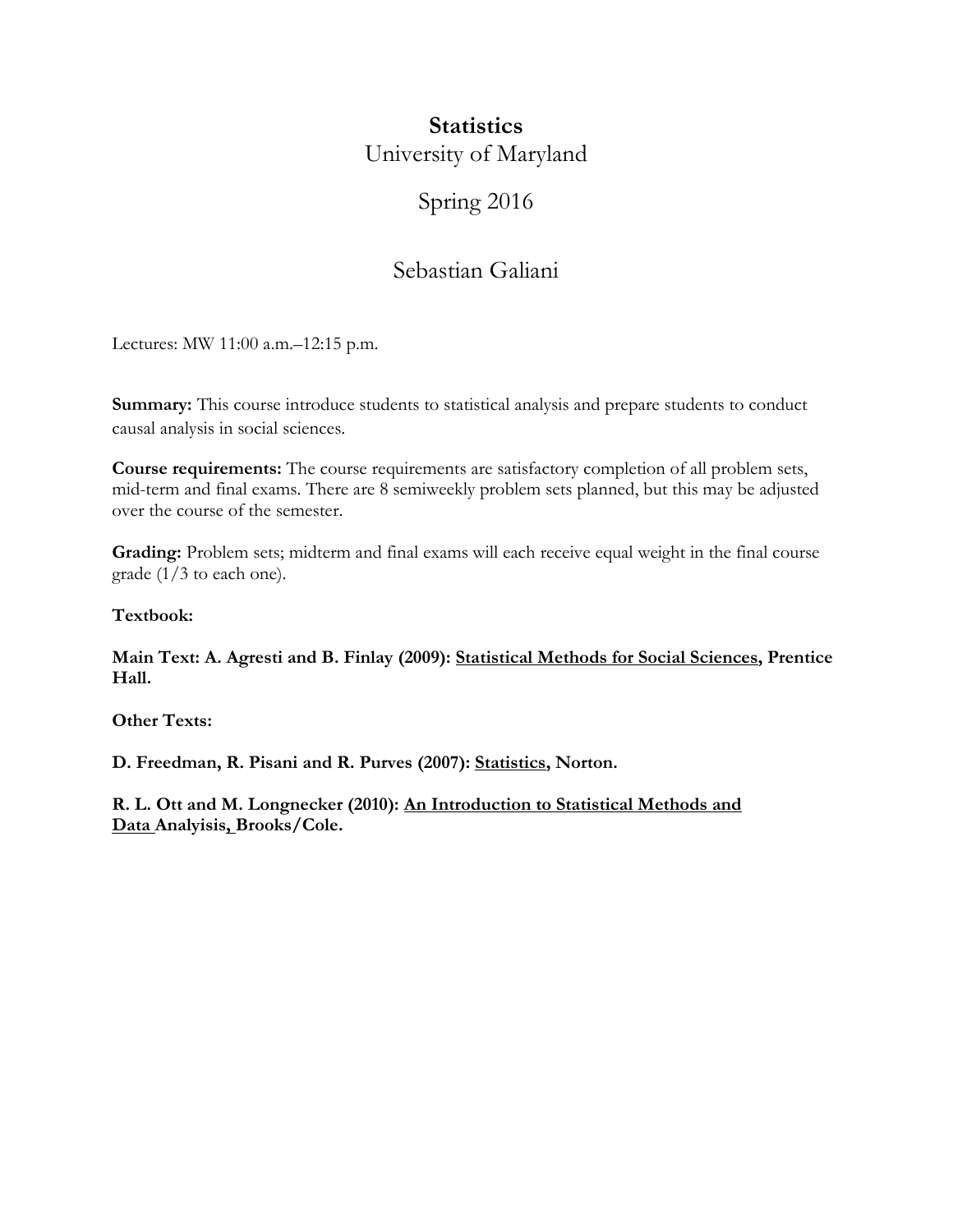# **Reading List:**

#### **1. Overview**

Agresti and Finlay, chapter 1.

Freedman, Pisani and Purves, chapters 1 and 2.

#### **2. Sampling and Measurement**

Agresti and Finlay, chapter 2.

### **3. Descriptive Statistics**

Agresti and Finlay, chapter 3.

Freedman, Pisani and Purves, chapters 3, 4, 5, 6 and 7.

### **4. Probability Distribution**

Agresti and Finlay, chapter 4.

Freedman, Pisani and Purves, chapters 13, 14 and 15.

# **5. Large Sample Properties**

Freedman, Pisani and Purves, chapters 16 and 18.

# **6. Statistical Inference: Estimation**

Agresti and Finlay, chapter 5.

Freedman, Pisani and Purves, chapter 17.

# **7. Statistical Inference: Significance Tests**

Agresti and Finlay, chapter 6.

Freedman, Pisani and Purves, chapters 26, 27, 28 and 29.

# **8. Comparison of Two Groups**

Agresti and Finlay, chapter 7.

# **9. Analyzing Association between Categorical Variables**